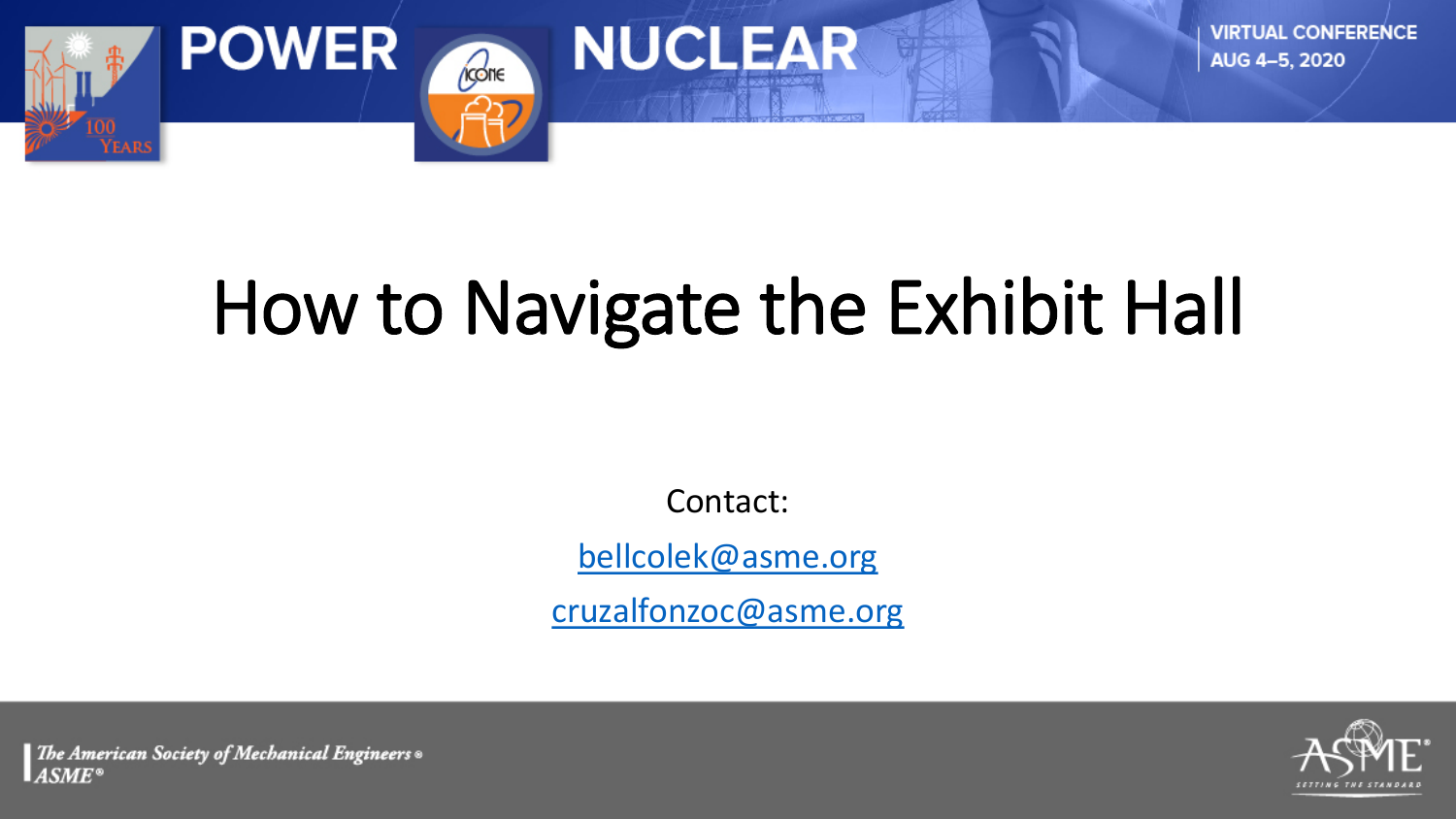



During the Networking and Exhibit Breaks

*Kone* 

- Click on the Exhibit Hall Tab on the left-hand side
- **Make sure you are there at 11:45AM**!



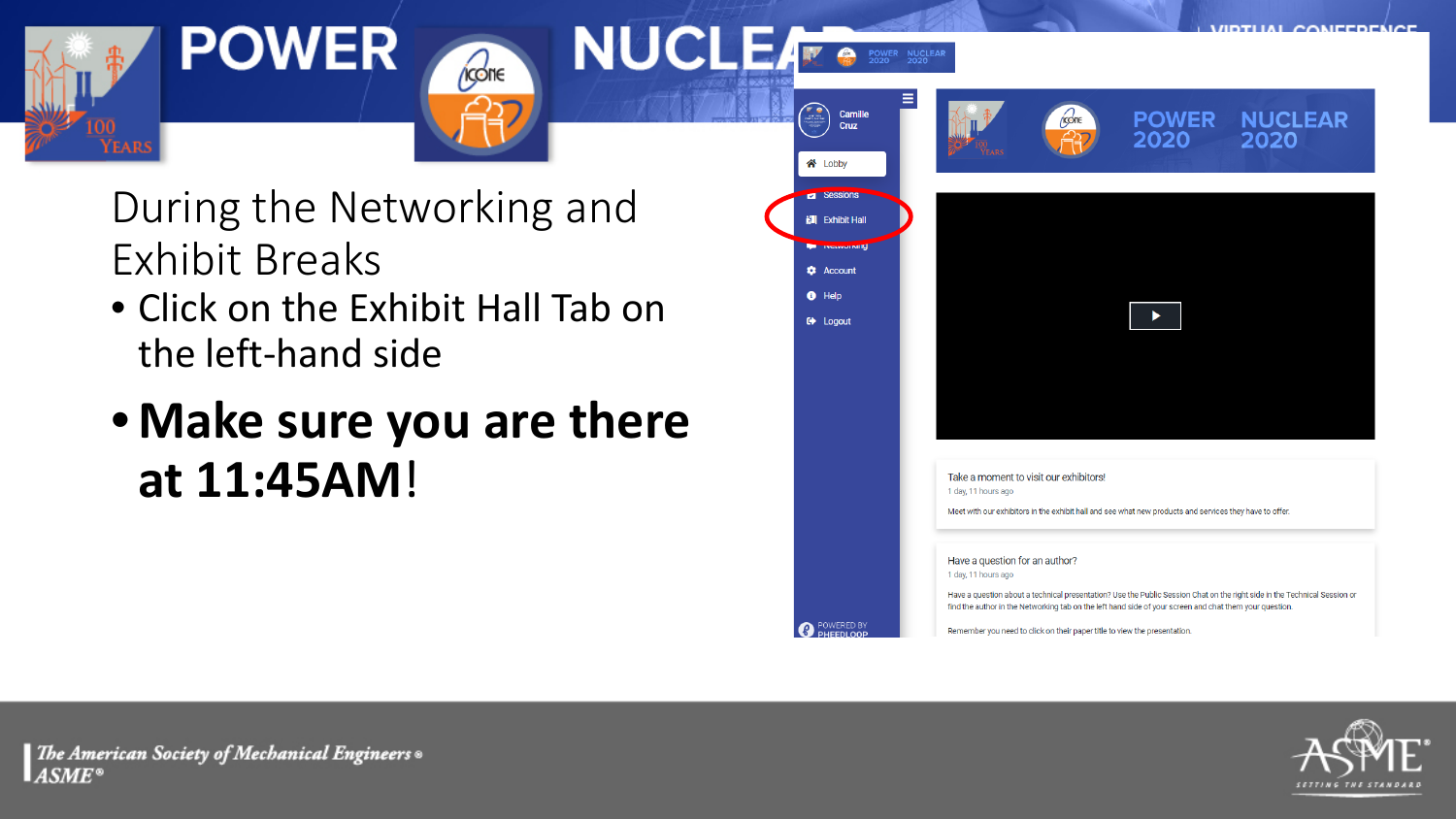



## Pick the "booth"

- Select what exhibitor booth you would like to visit
- You can navigate the content on the page by scrolling down
	- Watch the videos
	- Chat with the representatives by clicking **Start Chat**
		- This sends a private message
	- Join the Live group chat
	- Send your information by clicking **Request Information**
		- Make sure you attach your resume, CV, and downloadable information to share



Westinghouse Electric Company is the world's pioneering nuclear energy company and a leading supplier of nuclear plant products and technologies to utilities throughout the world. Westinghouse supplied the world's first commercial pressurized water reactor in 1957. Today, Westinghouse technology is the basis for approximately one-half of the world's operating nuclear plants



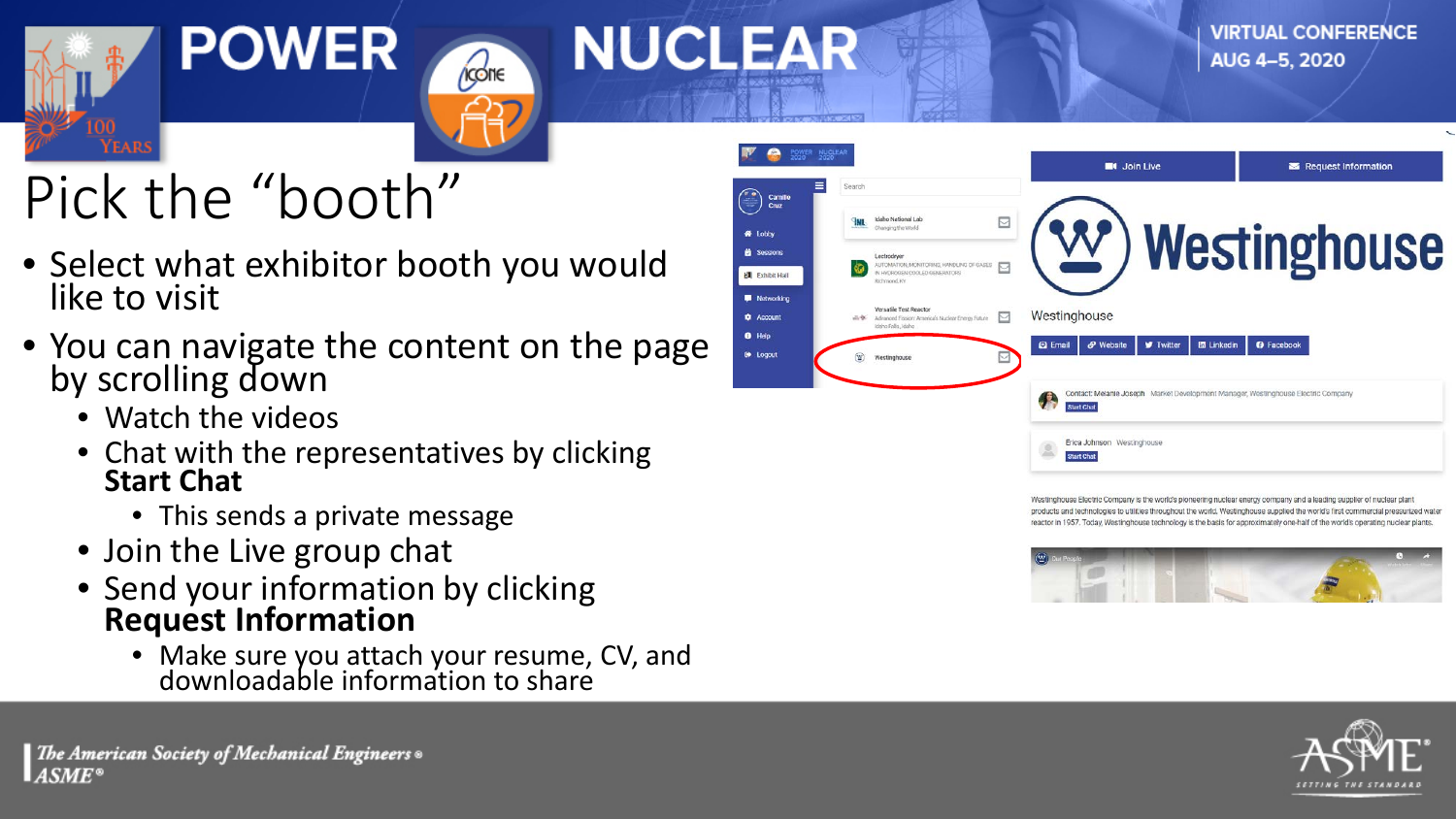

### How do I Join Live

*Ícone* 

**NUCLEAR** 

- Click on the **Join Live** button at the top of the screen
	- Please wait while the system loads the group video chat
- Setup your communication system to ensure good participation
	- Click on the next slide to setup **Google Chrome**

| earch                                                                      |                                                                                                           |                  | <b>C</b> I Join Live                                                                         |                                  | Request Information |  |
|----------------------------------------------------------------------------|-----------------------------------------------------------------------------------------------------------|------------------|----------------------------------------------------------------------------------------------|----------------------------------|---------------------|--|
| <b>TNL</b>                                                                 | <b>Idaho National Lab</b><br>Changing the World                                                           |                  |                                                                                              |                                  |                     |  |
| $\circledcirc$                                                             | Lectrodryer<br>AUTOMATION, MONITORING, HANDLING OF GASES<br>IN HYDROGEN COOLED GENERATORS<br>Richmond, KY |                  | Microphone                                                                                   | <b>Select Devices</b><br>Preview |                     |  |
| $\frac{1}{\text{mean}}\sum_{i=1}^{n} \sum_{i=1}^{n} \frac{1}{\text{mean}}$ | <b>Versatile Test Reactor</b><br>Advanced Fission: America's Nuclear Energy Future<br>Idaho Falls, Idaho  | $\triangleright$ | Default - Microphone (Jabra PRO 9470) (0b0e:1041)<br>Camera<br>Integrated Camera (13d3:56b2) | $\div$<br>٠                      |                     |  |
| $(\underline{w})$                                                          | Westinghouse                                                                                              | <b>COLOR</b>     | 720p (HD) @ 15 fps (1.4 Mbps max)                                                            | ÷                                |                     |  |
|                                                                            |                                                                                                           |                  | Speaker                                                                                      |                                  |                     |  |
|                                                                            |                                                                                                           |                  | Default - Speaker/HP (Realtek High Definition Audio(S! ♦                                     |                                  | Test                |  |
|                                                                            |                                                                                                           |                  |                                                                                              | <b>Join Meeting</b>              |                     |  |



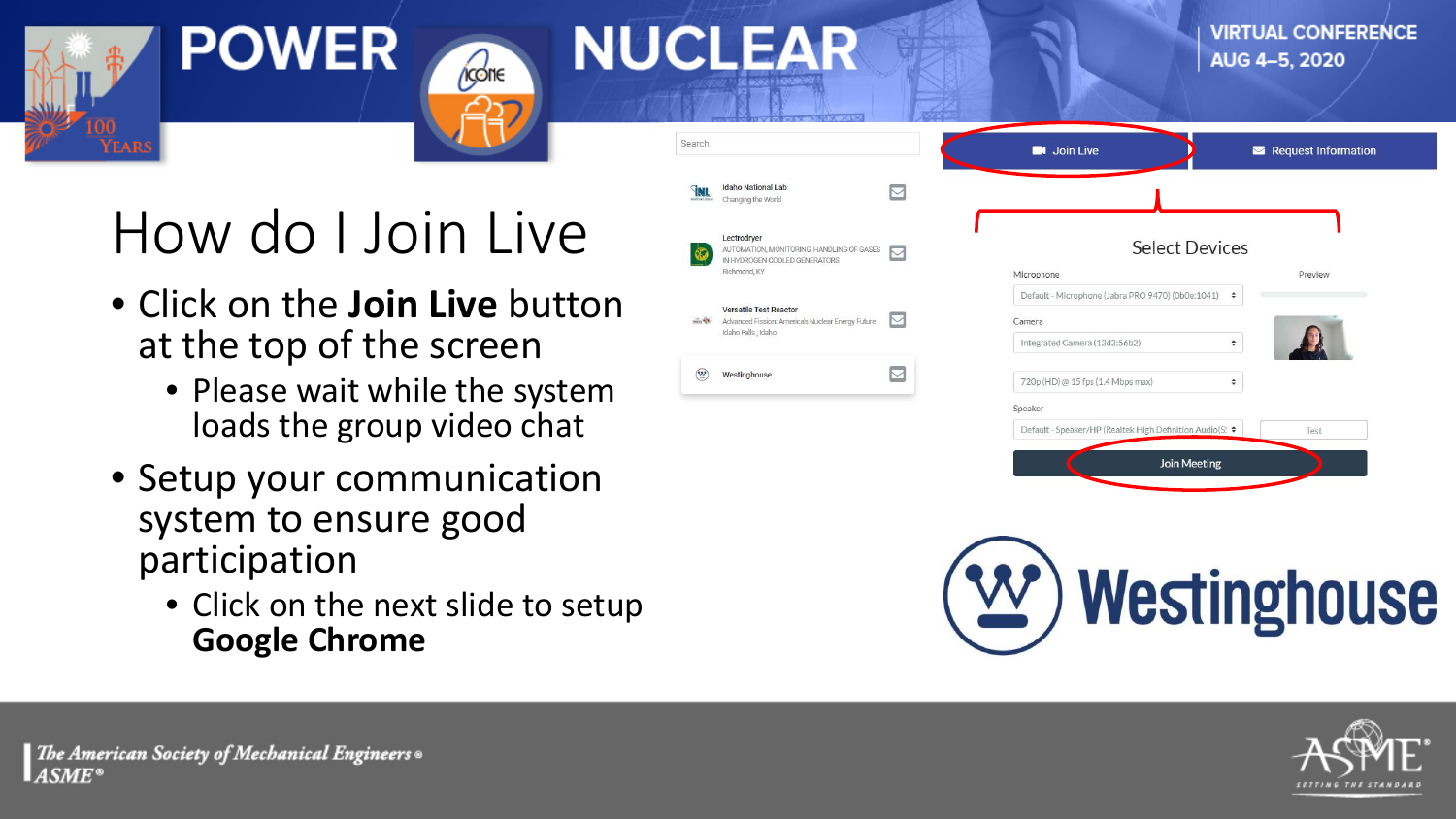

**VIRTUAL CONFERENCE** 

#### Setting up your Camera and Audio on Chrome

kcone

• Go to: [chrome://settings/content#media-](chrome://settings/content#media-stream-mic)<br>stream-mic or click More : > Settings at the top right corner

**POWER** 

- Click on the Camera and Microphone options
	- Make sure [https://pheedloop.com](https://pheedloop.com/) is added to the allow list
	- If it isn'trel, click on Ask before Accessing and aunch PheedLoop